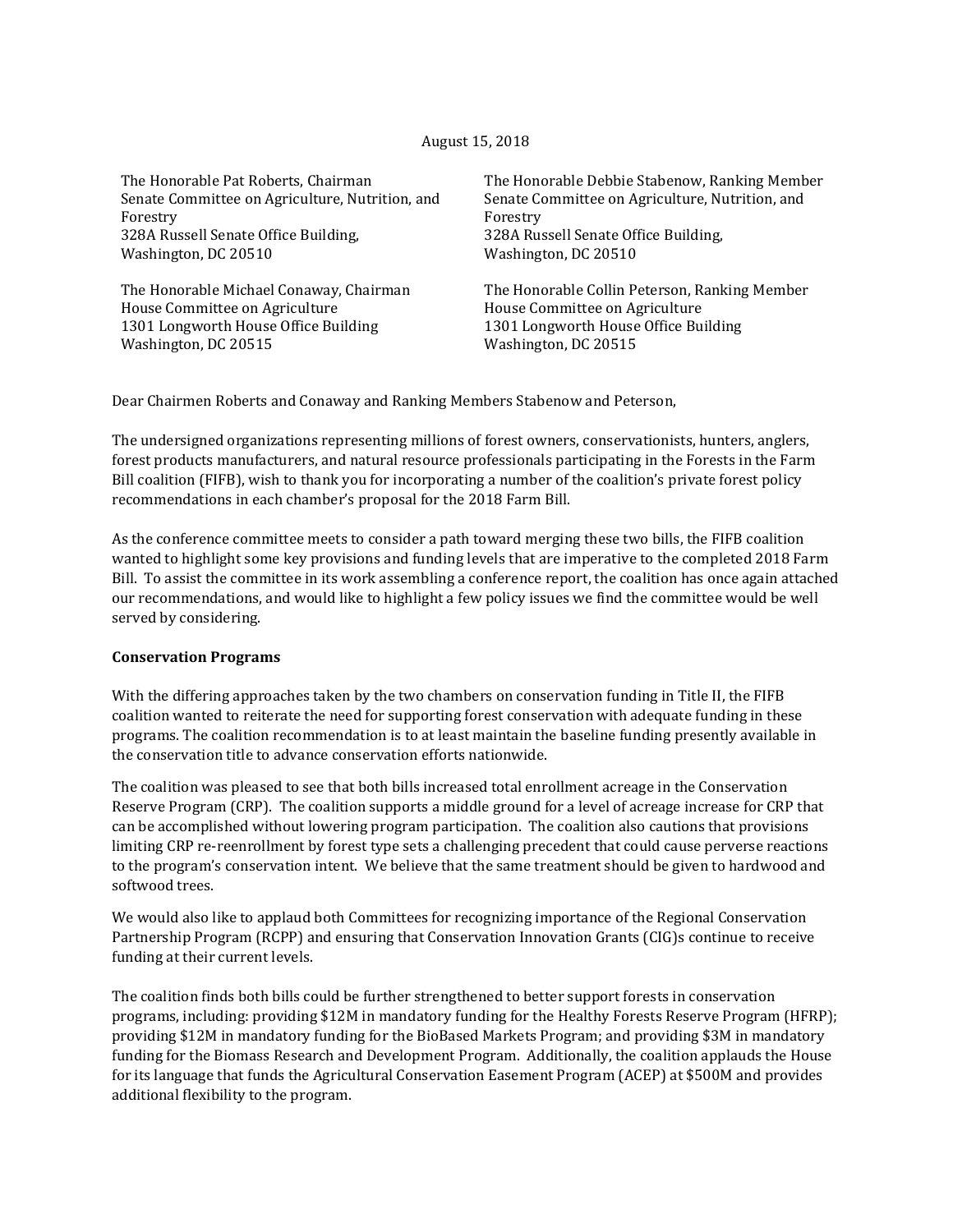### **Markets and Jobs**

Both the Senate and the House clearly placed effort into supporting markets for wood products. The coalition is appreciative of efforts to ensure check-off program authority is maintained and wood products are not disadvantaged in federal procurement. With respect to Timber Innovation Act (H.R. 1380/S. 538.) provisions, we would recommend the conference report adopt the Senate's language which includes both the Research and Wood Innovation Grant provisions of the legislation. The coalition applauds the House for including language to expand program authorities and increase the authorization for the Community Wood Energy Program (CWEP) to assist in lowering the cost of forest management for all landowners, private, corporate, and government, and helping to build resilient forests across all ownerships in the nation. We respectfully request that the Committee accept the House language on CWEP as an effective tool in improving forest health as well as promoting economic development in rural areas.

# **Keeping Forests as Forests**

The coalition requests the Committee include the House's language supporting a National Reforestation Initiative. We would further suggest the Conference Report adopt language commissioning a governmentwide technical and policy working group to produce a report outlining resources available to private landowners, from both the government and private sectors, that could assist in implementing management actions that regulate flood waters and protect water supplies.

# **Fire and Forest Health**

In concert with the comprehensive wildfire funding fix that Congress approved earlier this year, both Committees have worked to further address challenges to forest health by building fire resiliency. The coalition thanks the Committees for their work to increase funding for landscape scale restoration and crossboundary hazardous fuels projects. The coalition strongly urges the Committee to adopt the House bill's provision with respect to codification of the Landscape Scale Restoration (LSR) program, with language that mirrors the Empowering State Forestry to Improve Forest Health Act (H.R. 4976 / S. 962). The House language would ensure program investments are targeted at the highest landscape priorities within collaboratively-developed State Forest Action Plans

While both bills have answered our call to permit \$20M of the funding made available to the Forest Service for hazardous fuels abatement to be used across property lines, the House language goes a bit further to ensure that 20 percent of funding over \$300M in this account would be authorized for this purpose. We support the House's work to allow for cross-boundary use of 20 percent of the amount over \$300M or \$20M, whichever is greater, by states, private landowners, and non-governmental organizations. This approach will ensure that future funding increases can be prioritized to valuable cross-boundary work should it be the most effective way to address fire challenges.

## **Support Forest Research, Education, and Information Needs**

We commend both the House and Senate in adopting language to encourage the Forest Inventory and Analysis (FIA) Program's use of remote sensing equipment, where appropriate. We would further encourage the Conference Report to include the House's report language prioritizing meeting FIA's 20 percent target plot re-measurement requirement, continuing the National Woodland Owner Survey, and implementing a nationwide, sample-based assessment with annual results reporting in the Timber Products Output program. Support for both McIntire-Stennis and Renewable Resources Extension Act (RREA) authorities was present in both bills, however the coalition would like to highlight the benefits of allowing tribal college eligibility in these programs.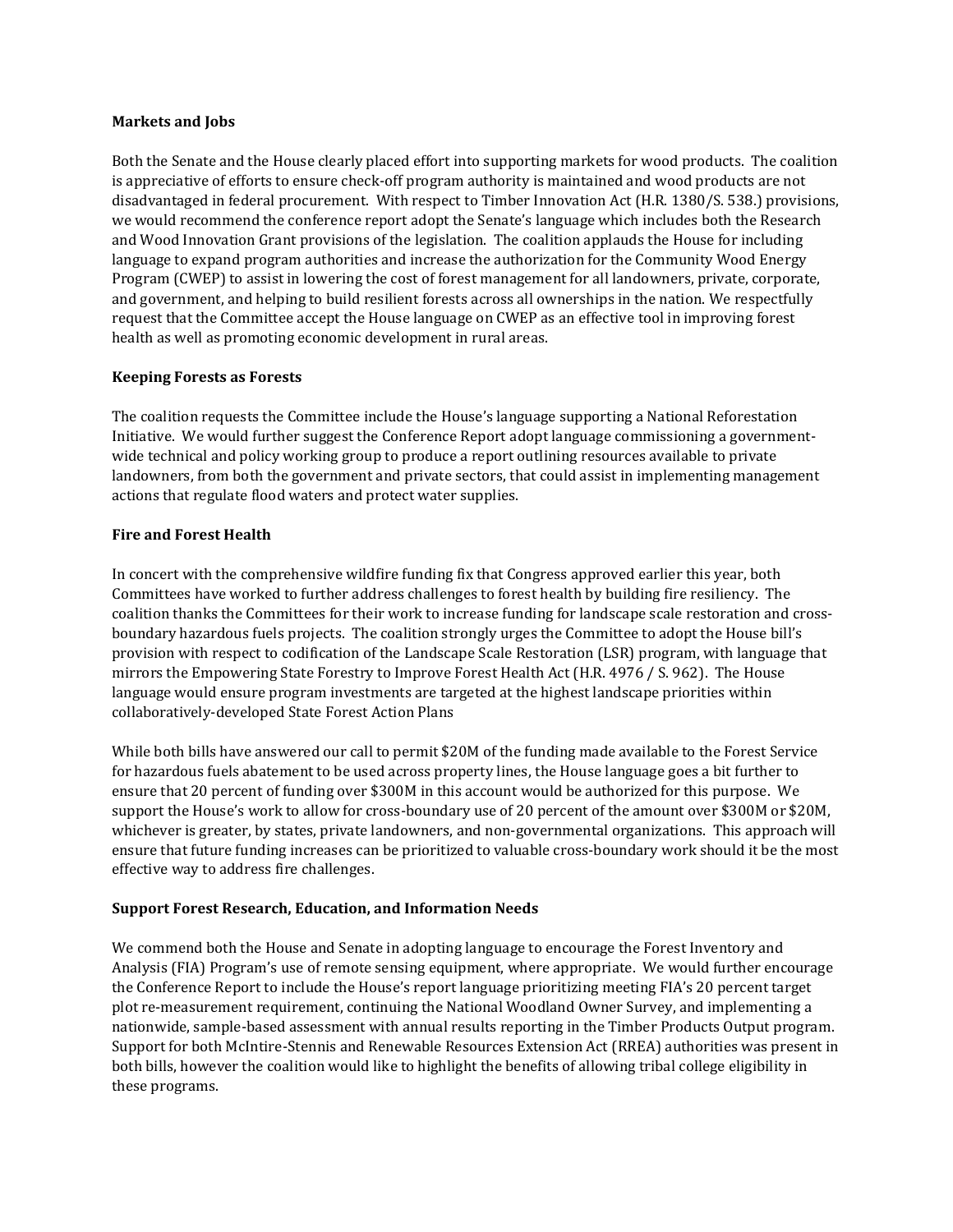Further, we would encourage the Conference Report to adopt language requiring decennial updates to State Forest Action Plans, with financial support through a funding authorization to assist agencies and partners with these plan updates.

## **Improve and Streamline Forest and Conservation Programs**

Lastly, the coalition has considered the on-the-ground experiences of forest owners, conservationists, hunters, anglers, forest products manufacturers, and natural resource professionals when advocating for improvements to conservation program implementation—seeking to eliminate pain points for participants and maximize the effectiveness and efficiencies of these programs. As such, the coalition would like to highlight easy policy improvements to these programs to increase their efficacy.

The coalition believes continued funding for forest owner assistance in obtaining a clear land title, as well as estate planning that encourages long-term retention of forest land is critical to ensuring forests remain forests to provide their myriad public benefits. Conservation title programs would benefit from increasing payment limitations, which often bar or reduce program participation. The House bill made these changes, and we would encourage the Committee to ensure the Conference Report adopts this language. The Conference Report should allow the Secretary to waive adjusted gross income limitations (AGI) for conservation title programs where necessary to fulfill program objectives and address high priority, high impact conservation goals.

For landowners already enrolled in Conservation title programs, streamlining management plan requirements, which differ between the U.S. Forest Service and Natural Resources Conservation Service (NRCS), would go a long way toward maximizing the effectiveness of these programs. Additionally, allowing NRCS to conduct a pilot test of a program to aggregate financial assistance payments in priority landscapes to a landowner cooperative or similar non-governmental entity that is contributing external funds to the project would encourage on-the-ground conservation by liberating individual landowners of the onerous requirements involved in enrolling in these programs. The House bill has incorporated both recommendations, and the coalition encourages their inclusion in the Conference Report.

We, once again, sincerely thank the Agriculture committee members and staff from both chambers who worked to include many of the coalition's provisions in their respective drafts.

Thank you again for your dedication to the 2018 Farm Bill. The Forests in the Farm Bill coalition is ready to assist you to ensure that the nation's private forest owners and the forest-dependent communities and industries they empower, have assurance that the tools that help keep private forests healthy and sustainable, will continue into the future.

Sincerely,

| Aldo Leopold Foundation                       | American Chestnut Foundation                     |
|-----------------------------------------------|--------------------------------------------------|
| American Forest Foundation                    | <b>American Forests</b>                          |
| American Wood Council                         | Appalachian Mountain Club                        |
| Arkansas Forestry Association                 | Binational Softwood Lumber Council               |
| Biomass Thermal Energy Council                | CarbonVerde, LLC                                 |
| <b>Center for Invasive Species Prevention</b> | <b>Connecticut Forest &amp; Park Association</b> |